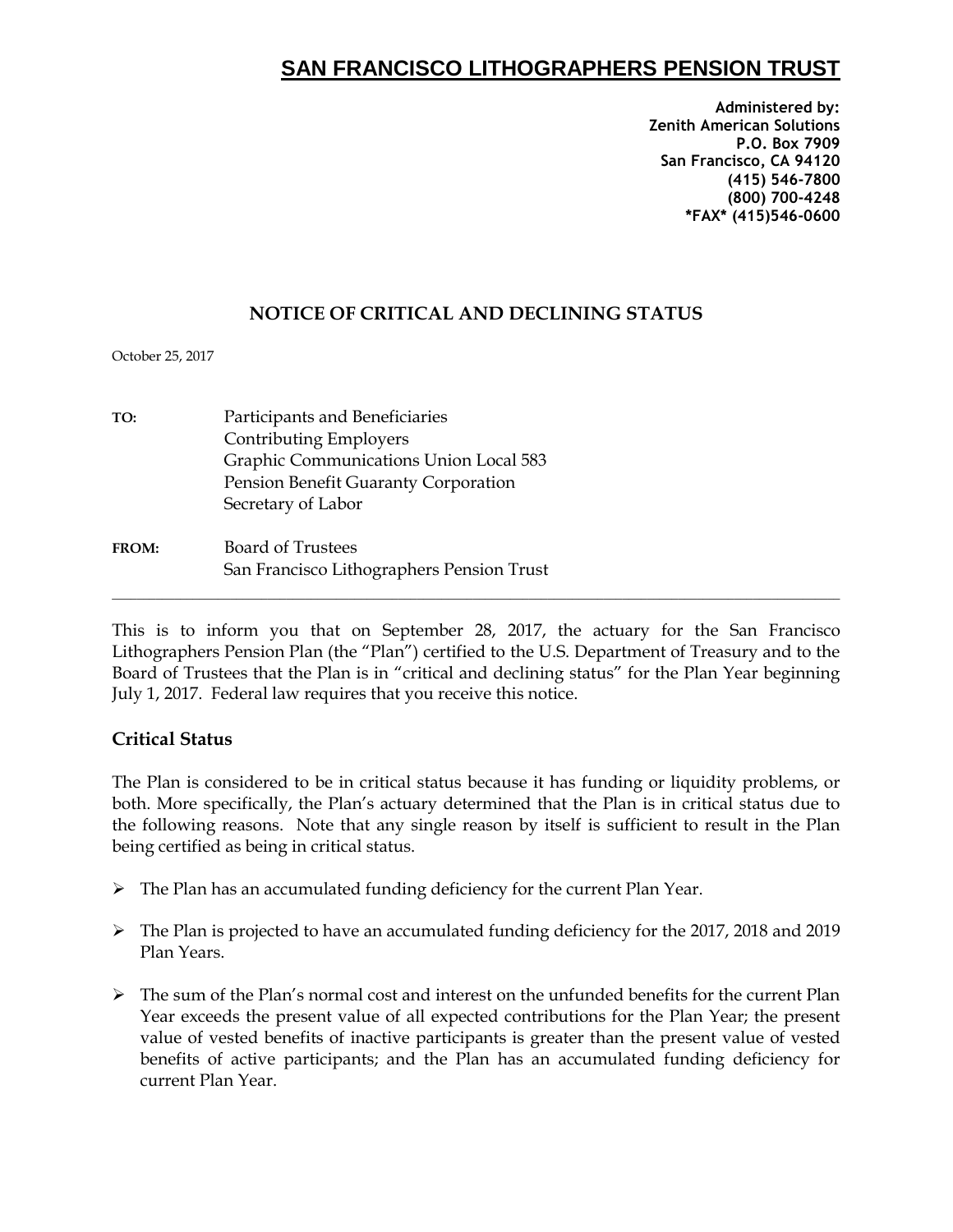- $\triangleright$  The sum of the Plan's normal cost and interest on the unfunded benefits for the current Plan Year exceeds the present value of all expected contributions for the Plan Year; the present value of vested benefits of inactive participants is greater than the present value of vested benefits of active participants; and over the next four Plan Years, the Plan is expected to have an accumulated funding deficiency for the 2017, 2018, 2019 and 2020 Plan Years.
- $\triangleright$  The funded percentage of the Plan is 65% or less and over the next four Plan Years, the Plan is projected to have an accumulated funding deficiency for the2017, 2018, 2019 and 2020 Plan Years.
- The Plan's funded percentage for the 2017 Plan Year is less than 65% and the sum of the fair market value of its current assets plus the present value of expected employer contributions through the end of the 2022 Plan Year is less than the present value of all benefits projected to be payable (plus administrative expenses) through the 2022 Plan Year.

### **Employer Surcharge**

The Pension Protection Act of 2006 ("PPA") required that all contributing employers pay to the Plan a surcharge (an additional percentage of an employer's then negotiated contribution rate) to help correct the Plan's financial situation beginning 30 days after the employer was notified of the Plan's initial critical status certification. A 5% surcharge was applicable during the initial Plan Year in critical status and a 10% surcharge became applicable for each succeeding Plan Year in which the Plan remained in critical status or until the employer's employees became covered by a collective bargaining agreement or other contribution agreement which included terms consistent with a rehabilitation plan schedule adopted by the Board of Trustees. There are presently no employers paying surcharges.

#### **Rehabilitation Plan**

This is the tenth year the Plan has been in critical status. The Pension Protection Act of 2006 ("PPA") requires a pension plan in critical status to adopt a rehabilitation plan aimed at restoring the financial health of the plan. As part of a rehabilitation plan, plans are permitted to reduce, or even eliminate, benefits called "adjustable benefits" as part of a rehabilitation plan. The types of benefits considered to be adjustable benefits are:

- 120-month payment guarantee that was previously part of the Life Annuity payment form
- Early Retirement Benefit, Supplemental Early Retirement Benefit or other retirementtype subsidy
- Pre-retirement death benefits other than Pre-Retirement Spousal Annuity
- Retirement-type subsidies in connection with benefit options

On October 26, 2008, you were notified that as of July 1, 2008 the Plan was no longer permitted to pay lump sum benefits (or any other payment in excess of the monthly amount paid under a single life annuity) while it is in critical status. On May 29, 2009, you were notified which specific adjustable benefits would be reduced or eliminated.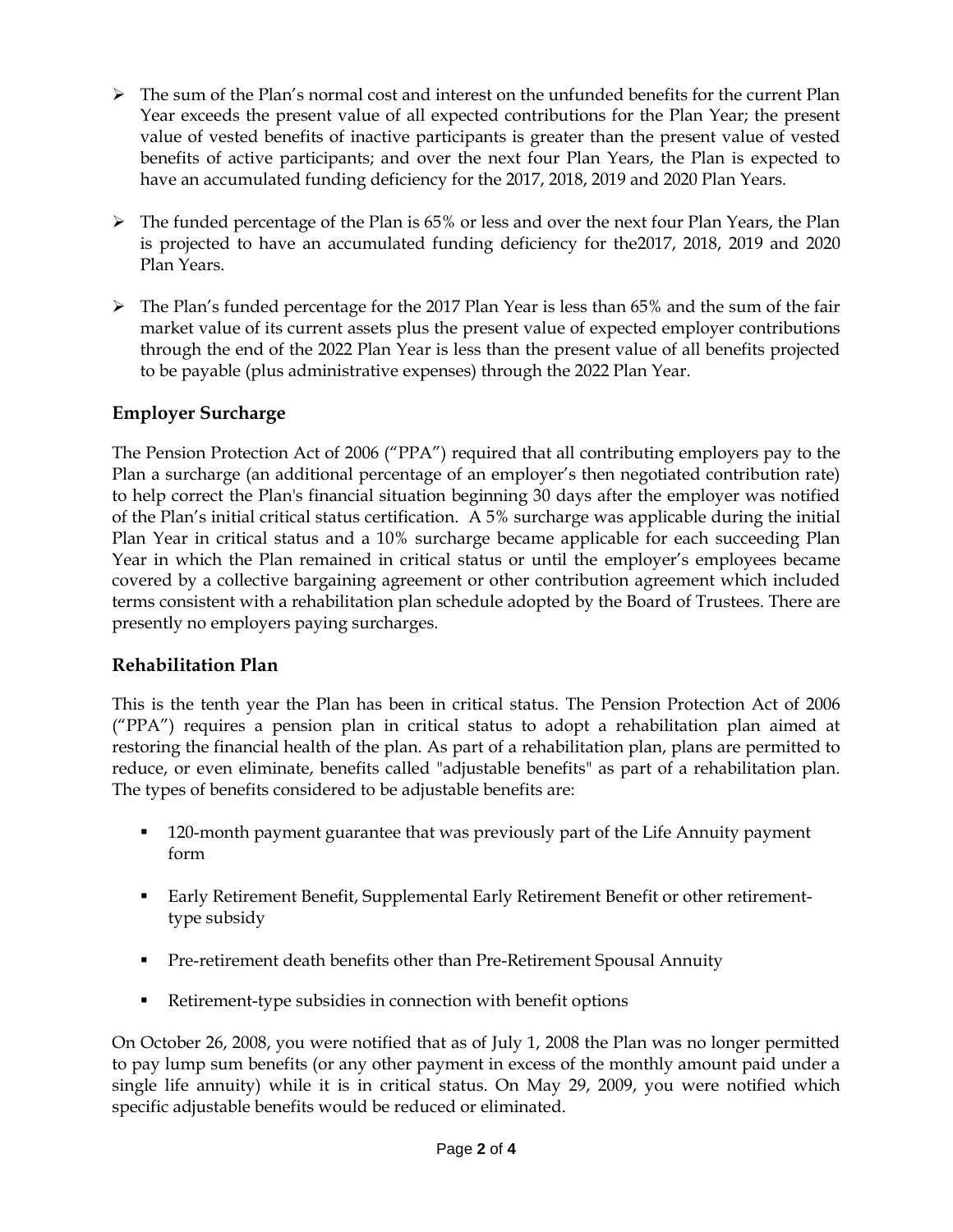If the Trustees of the Plan determine that further benefit reductions are necessary, you will receive a separate notice in the future identifying and explaining the effect of those reductions. Any reduction of adjustable benefits (other than a repeal of a recent benefit increase, as described below) will not reduce the level of your basic benefit payable at Normal Retirement Age.

## **Critical and Declining Status**

The Multiemployer Pension Reform Act of 2014 ("MPRA") added an additional funding status category – critical and declining. This is the third Plan Year that the Plan's actuary has determined the Plan as being in critical and declining status. It is in critical and declining status for the Plan Year beginning July 1, 2017 due to the following reasons. Note that any single reason by itself is sufficient to result in the Plan being certified as being in critical and declining status.

- $\triangleright$  The Plan is in critical status and is projected to be insolvent within the next 14 years.
- $\triangleright$  The Plan is in critical status, is projected to become insolvent within the next 19 years and the ratio of its inactive participants to active participants is at least 2 to 1.
- $\triangleright$  The Plan is in critical status, is projected to become insolvent within the next 19 years and the funded percentage of the Plan is less than 80%.

# **Critical and Declining Status – Possible Actions**

Under MPRA, a plan that has been certified to be in critical and declining status and is projected to become insolvent may be able to adopt certain reductions to accrued benefits ("benefit suspensions"), subject to various requirements and limitations, if the plan has taken all other reasonable measures to avoid insolvency and the benefit suspensions are projected to prevent insolvency. Generally, in order for a plan sponsor to adopt what are termed "benefit suspensions," the suspensions must be approved by the Department of the Treasury ("Treasury") in consultation with the Department of Labor and the Pension Benefit Guaranty Corporation ("PBGC"), and ratified by a vote of the plan's participants and beneficiaries. MPRA also provides that a plan in critical and declining status that cannot be projected to avoid insolvency by benefit suspensions alone, may be eligible to apply to the PBGC for a partition – subject to various requirements and limitations – if a partition (in addition to suspensions) is projected to prevent insolvency. Because the Plan is in critical and declining status for the 2015 Plan Year, the Board of Trustees is eligible to apply to Treasury for approval of benefit suspensions and, if necessary, to the PBGC for a partition. In the event an application is made to the Treasury for approval of benefit suspensions and/or to the PBGC for partition, the plan must provide a notice to participants, beneficiaries, contributing employers and participating unions, containing information regarding the proposed benefit suspensions and/or partition. The notice would include an individualized estimate of the effect of such benefit suspension on each participant and beneficiary.